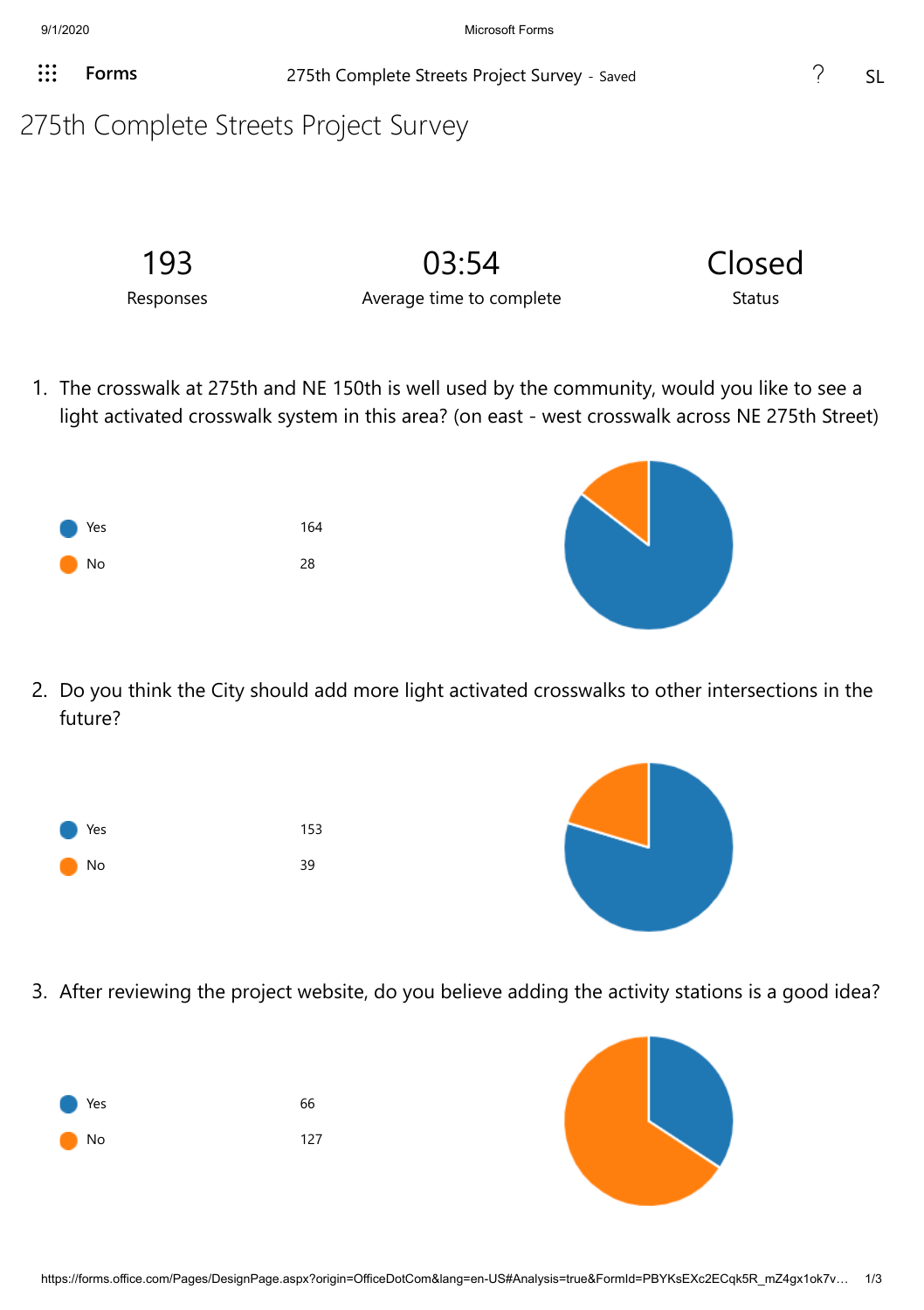4. Do you feel that this is an appropriate roadway to add activity stations to?



5. Do you think the City should consider adding more activity stations along other City roadways in the future?



6. Do you think the City should consider adding activity stations at other City Parks in the future?

| <b>Nes</b> | 112 |
|------------|-----|
| <b>No</b>  | 80  |



7. The crosswalk at 275th and NE 150th is well used by the community, would you like to see the addition of street lighting (illumination) here?

| <b>Nes</b> | 159 |
|------------|-----|
| No         | 33  |